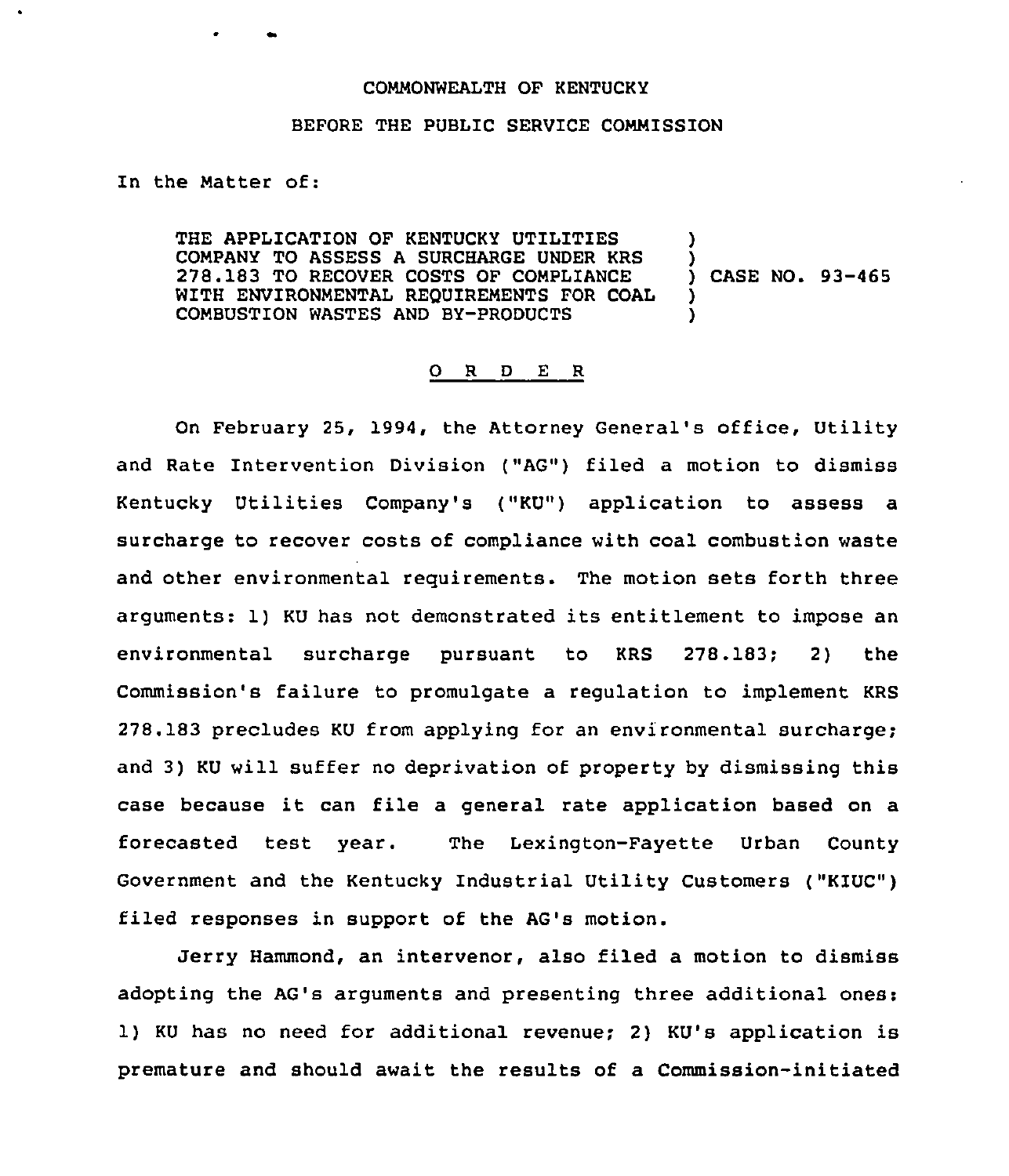management audit; and 3) KU's proposed environmental surcharge formula is flawed. KU filed responses and the AG filed a reply.

Based on the pleadings and evidence of record, the Commission hereby finds that the motions should be denied for the following reasons.

The AG's first argument, also argued by KIUC, is based on the statutory provision that an electric utility may impose an environmental surcharge to recover specified categories of costs "that are not already included in existing rates." KRS 278.183(1). Noting the absence of an accompanying base rate case filing, the AG argues that he is unable to determine whether and to what extent the compliance costs sought to be recovered are included in KU's rates and, thus, KU's application is deficient on its face.

In response, KU asserts that its application demonstrates that the environmental compliance costs sought to be recovered are not included in existing rates; that the majority of the costs relate to projects completed subsequent to the establishment of its existing rates in 1983; and its proposed cost recovery is on a current, not cumulative basis since its last rate case. KU characterizes the AG's claim of inability to determine the extent to which environmental compliance costs are already included in existing rates as raising factual issues to be resolved at a hearing, not by a motion to dismiss. The Commission finds that the extent of KU's recovery of environmental costs in existing rates is a factual issue to be decided after an evidentiary hearing.

$$
-2 -
$$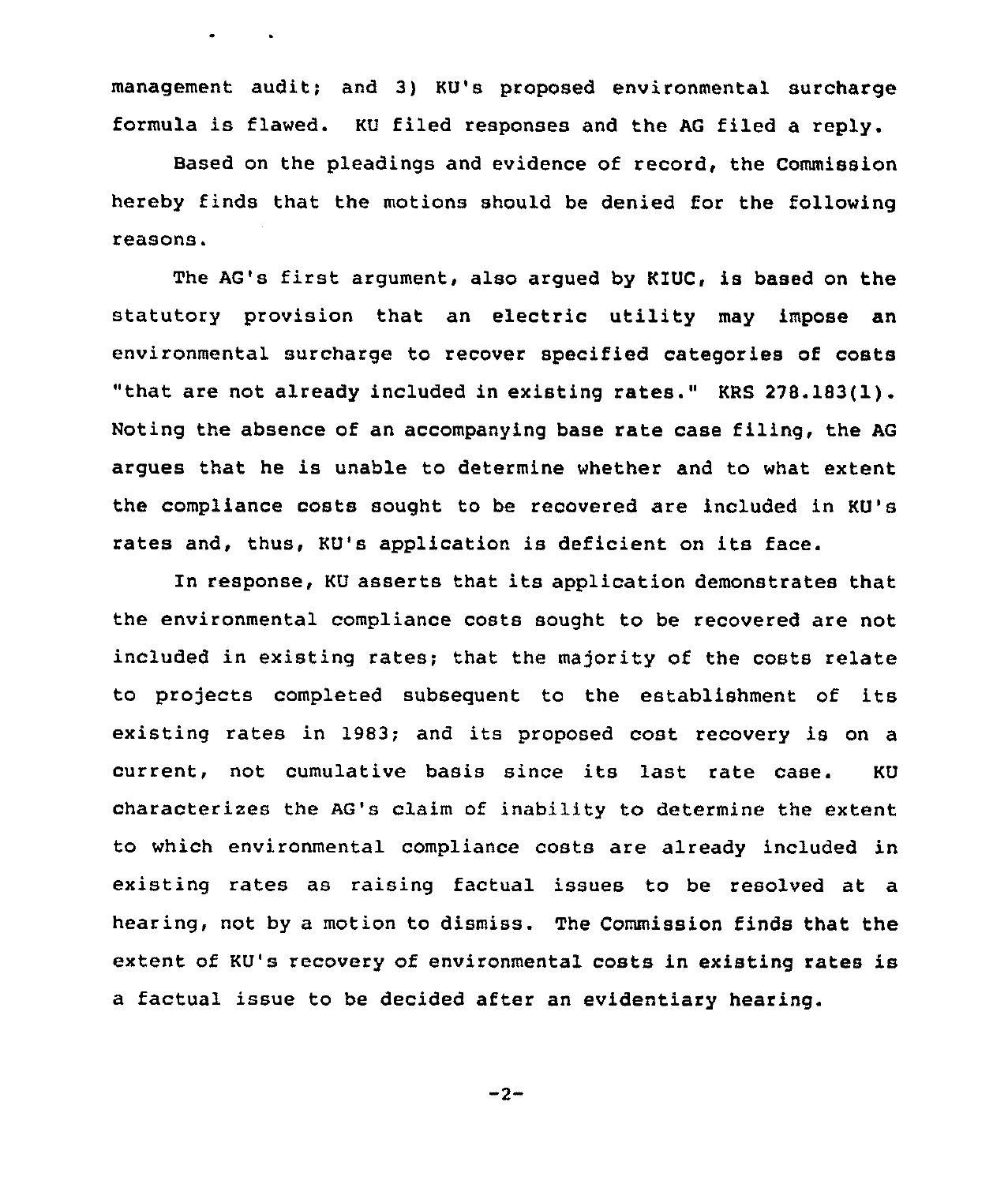The AG's second argument is that the absence of a regulation to implement KRS 278.183 precludes KU from invoking the statute. The Commission's existing regulations, the AG opines, neither establish nor govern the process for adjudicating an environmental surcharge application. Citing KRS Chapter 13A, the AG claims that a regulation is necessary to establish the requirements for processing KU's surcharge application. The AG also cites Commonwealth of Kentucky, ex rel Cowan v. Kentucky Public Service Commission, Franklin Circuit Court, Civil Action 90-CI-798 (Slip Opinion July 10, 1991) as precedent to require a regulation in this instance.

KU maintains that no regulation is necessary because its proposed surcharge tariff is specific to KU, provides for the recovery of only those costs specified in KRS 278.183, and sets forth the surcharge formula mandated by the statute. Furthermore, KU states that proceeding on a case-by-case basis rather than by rule-making is appropriate since KRS 278.183 specifies the exact procedures to be followed.

The Commission finds that our existing regulations set forth the general requirements for processing applications. KRS Chapter 13A specifically exempts agency regulations when the governing statute prescribes the specific process for an application. Here, KRS 278.183 specifies the exact process. The General Assembly mandated that the Commission, after hearing, determine whether a utility's compliance plan and surcharge rate are reasonable and cost effective. The contents of the plan and rate surcharge are

 $-3-$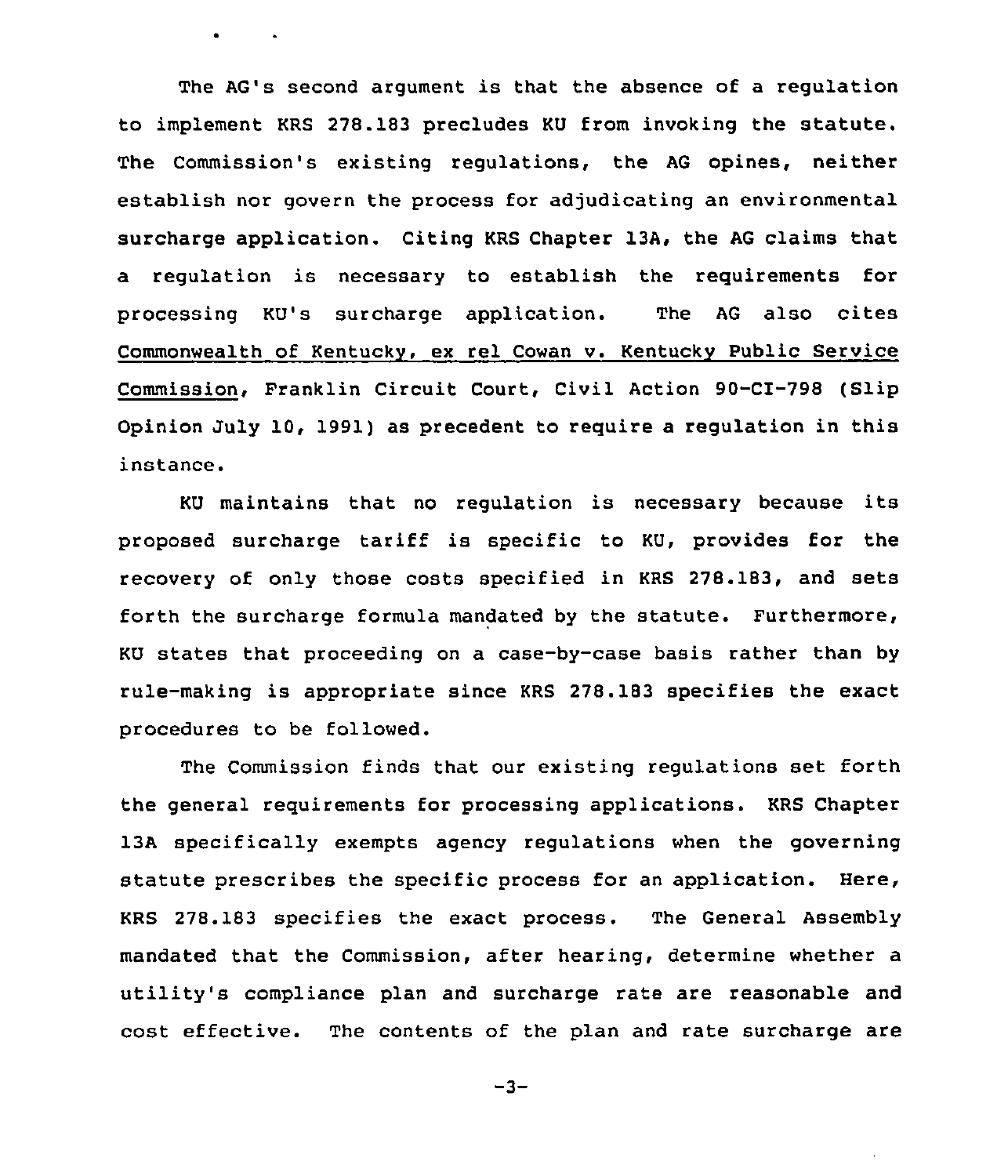for the utility to propose based on its individual environmental requirements and existing rates. The Commission also notes that while virtually every gas utility under our jurisdiction has an automatic adjustment clause to recover changes in gas commodity costs, no uniform clause is prescribed by statute or regulation.

Third, the AG argues that KU has no property right in an environmental surcharge. KU maintains that KRS 278.183 created a right for electric utilities to seek recovery of specified environmental compliance costs without filing a general rate case and dismissing its application without an adjudication on the merits would violate KRS 278.183. The Commission finds that the General Assembly stated clearly and without ambiguity that the environmental surcharge authorized by KRS 278.183 was to be available "notwithstanding any other provision" of KRS Chapter 278. KRS 278.183(1). Thus, the decision to apply for an environmental surcharge rather than a general rate adjustment is not reviewable by the Commission. Only the merits of the surcharge filing are reviewable in this forum.

Intervenor Hammond raises three issues; two involve KU's financial condition and its need for additional revenues, the third challenges the specifics of KU's proposed surcharge tariff. The Commission finds that KRS 278.183 establishes neither financial condition nor revenue need as a prerequisite to an environmental surcharge. Our review in this case is limited to determining whether KU's compliance plan and surcharge are reasonable and cost effective, and whether the compliance costs are already included in

 $-4-$